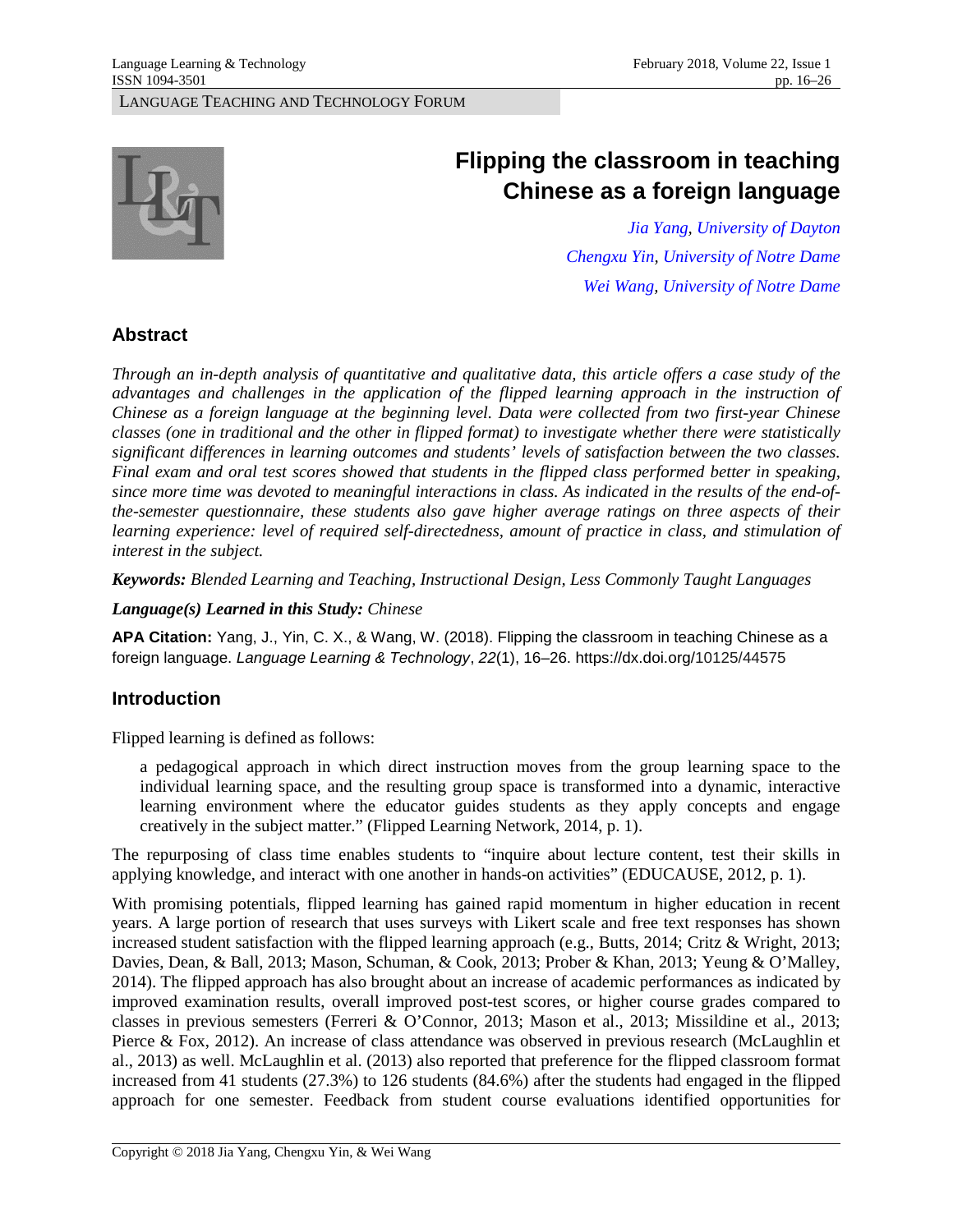developing communicative skills, preferences for teamwork, and an increase in active learning in the flipped approach (Ferreri & O'Connor, 2013; Strayer, 2012). However, the same studies also found that students have some negative views on the flipped learning approach, despite their improved grades. For example, Ferreri & O' Connor (2013) found that course evaluations of the flipped approach included more negative comments related to the grading of assessments and the amount of pre-reading assignments. Strayer (2012) found that students experienced a higher level of unpredictability and unsettled feelings when adjusting themselves to the learning tasks in the flipped approach and had difficulties making inclass connections with the online learning component. Furthermore, in a survey investigating college students' readiness of flipped learning approach, only 39% of the 84 participants agreed that the flipped learning approach met their learning needs (Hao, 2016). Thus far, research on students' satisfaction with the flipped learning approach has been inconclusive.

Research has begun to emerge on the application of flipped learning in the field of foreign language instruction. A report on such application for English as a foreign language students' learning of English idioms indicated that it enhanced students' motivation and ability to use English idioms more actively (Chen-Hsieh, Wu, & Marek, 2016). An investigation (Hung, 2015) of the possible impacts of flipped learning on English language learners' academic achievements, attitudes toward the learning experiences, and efforts devoted to the course indicated that the flipped approach enabled students to (a) achieve better learning outcomes as measured by three end-of-lesson assessments, (b) develop better attitudes toward learning based on the results of a learning experience questionnaire, and (c) engage themselves more in the learning as measured by the lesson study logs that tracked students out-of-class study time and effort. However, this study only reported that students from the flipped class received higher overall grades in the lesson assessments than the students from the non-flipped class did, without further discussion of which specific language skills (e.g., listening, speaking, reading, and writing) could be better developed through the use of the flipped approach.

Research on flipped learning has not been limited to L2 English courses. Watanabe (2014) examined 163 university students' experiences of viewing pre-learning video clips online in an intermediate-level Japanese language course in Australia. Records of students' video access were analyzed to gauge their engagement with the video clips. Each pre-learning video clip was created with Microsoft PowerPoint with a voice-over in Japanese to explain the key grammar structures. Online quizzes accompanied each video clip, though students were not required to finish them. Watanabe reported that only 10% of the subjects regularly viewed the video before the class, and only those who found the contents of the video clips useful became dedicated viewers who watched the entire video clip. He then suggested that classroom activities should effectively integrate with the content presented in the video clips to encourage previewing.

So far, few formal data have emerged to show the effect of flipped learning on certain student populations, such as beginning learners of a foreign language other than English. In light of students' mixed perceptions of flipped learning, there is a need for stronger evidence in evaluating the effects of flipped learning on the improvement of each of the four language skill areas (speaking, listening, reading, and writing). Efforts should also be made to explore the effective methods for evaluating flipped learning and ways to increase students' engagement with the video clips outside of class (Haladyna, Downing, & Rodriguez, 2002; Watanabe, 2014). Through a case study with in-depth analysis of quantitative and qualitative data, this article aims to explore the advantages and challenges of applying the principles of flipped learning in the instruction of Chinese as a foreign language at the college level. The case that serves as the object of our study is the flipped first-year Chinese class at a Midwest university in the United States, first taught in the 2015–2016 academic year.

# **Course Design and Implementation**

Our design philosophy had two theoretical foundations: Bloom's revised taxonomy of cognitive process (Krathwohl, 2002) and Vygotsky's (1978/2005) socio-cultural theory. The former is a framework created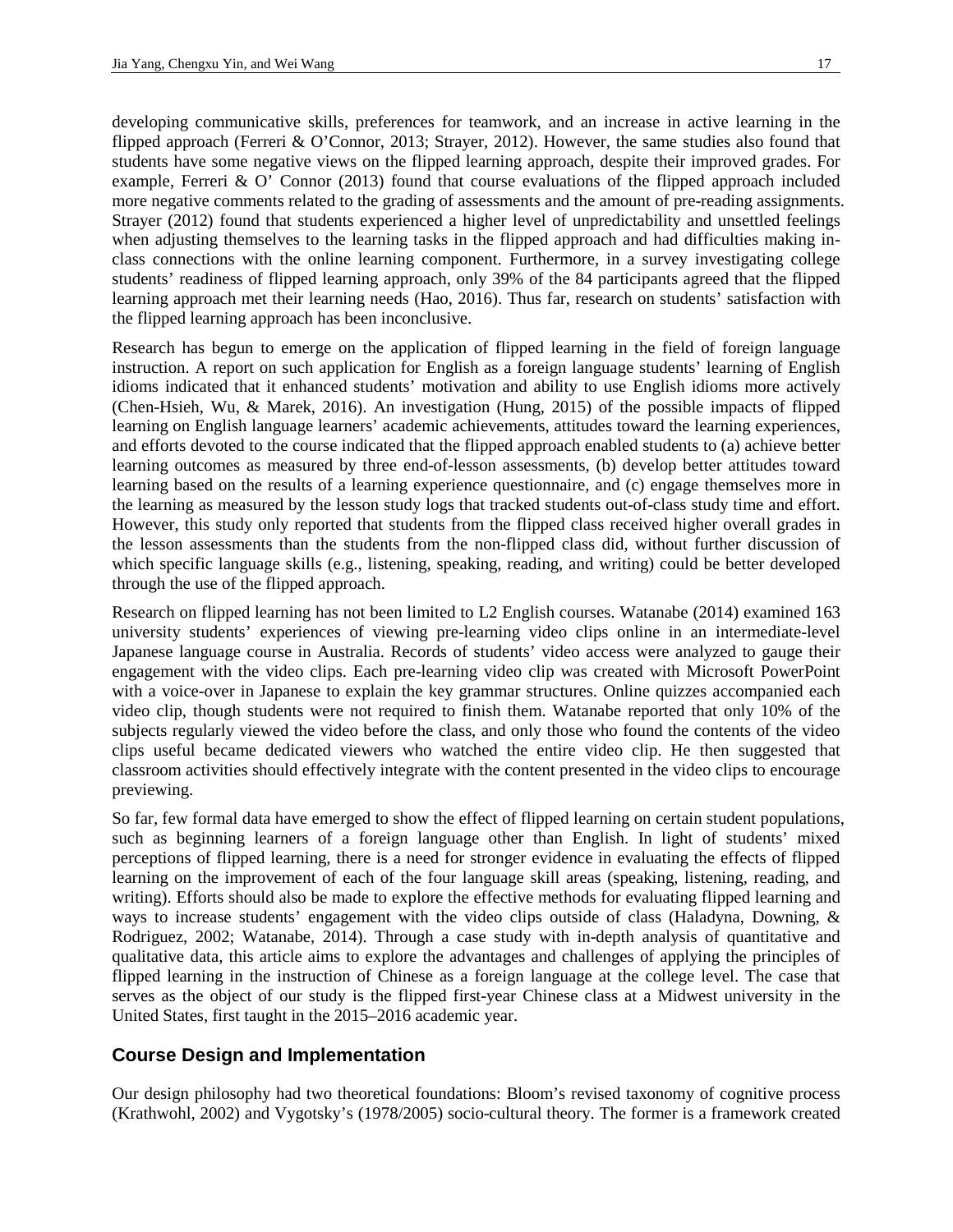by Bloom, Englehart, Furst, Hill, and Krathwohl (1956) for classifying statements of what students are expected to learn after receiving the instruction and has been often used for designing educational training and learning processes. A revised taxonomy is proposed by Anderson and Krathwohl (2001) to reflect a more active form of thinking. It suggests that any learning objectives of a unit or course can be analyzed in two dimensions: knowledge and cognitive process. The knowledge dimension includes four types of knowledge that learners may be expected to acquire or develop: (a) factual knowledge, such as knowledge of specific elements and details or knowledge of terminology; (b) conceptual knowledge, such as knowledge of principles and generalization, classifications and categories, theories, models, and structures; (c) procedural knowledge , for example, knowledge of subject-specific skills and criteria for determining when and how to use appropriate procedures; and (d) metacognitive knowledge, such as knowledge of strategies. The cognitive process dimension reflects thinking skills with different levels of cognitive complexity, such as remembering, understanding, applying, analyzing, evaluating, and creating.

As pointed by Vygotsky's (1978/2005) socio-cultural theory, learning is just as much a social process as a cognitive process. A social environment for learning provides the expert access and cultural tools needed to help students arrive at the highest level of proficiency at the right time. Therefore, social learning activities are more effective in instructing higher-level cognitive processes, such as analyzing, creating, and evaluating, while lower-level cognitive processes can be taught through self-paced learning. Previous empirical studies showed that some types of knowledge, such as the knowledge of basic facts and foundational information, can be learned best through exposure and repetition (Geary, 2007, 2008). Accordingly, most factual knowledge and conceptual knowledge can be learned via self-paced e-learning, which provides the opportunities of multi-mode exposure and self-paced repetition.

<span id="page-2-1"></span>Our conceptual framework for analyzing the learning content is indicated in [Table 1.](#page-2-0) The shaded area was delivered via self-paced e-learning, while the transparent area was mainly instructed through social learning activities in a face-to-face classroom. Specifically, online learning sessions were designed for students to understand and remember new vocabulary and grammar items. Online quizzes were used to test if students were able to apply and analyze the factual and conceptual knowledge of the new grammar items and vocabulary. Class time was mainly devoted to higher-level cognitive processes, such as analysis, application, evaluation, and creation.

| Knowledge                  | <b>Cognitive Process Dimension</b> |                   |              |                |                 |               |  |
|----------------------------|------------------------------------|-------------------|--------------|----------------|-----------------|---------------|--|
| <b>Dimension</b>           | <b>Remember</b>                    | <b>Understand</b> | <b>Apply</b> | <b>Analyze</b> | <b>Evaluate</b> | <b>Create</b> |  |
| Factual<br>Knowledge       | List                               | Summarize         | Respond      | Select         | Check           | Generate      |  |
| Conceptual<br>Knowledge    | Recognize                          | Classify          | Provide      | Differentiate  | Determine       | Assemble      |  |
| Procedural<br>Knowledge    | Recall                             | Clarify           | Carry Out    | Integrate      | Judge           | Design        |  |
| Metacognitive<br>Knowledge | Identify                           | Predict           | Use          | Deconstruct    | Reflect         | Create        |  |

<span id="page-2-0"></span>[Table 1.](#page-2-1) *The Analysis of the Learning Content*

*Note. This table is adapted from Anderson and Krathwohl (2001, pp. 67–68).*

Our regular first-year Chinese class employed the lecture–drill format, with students attending larger lecture based grammar sessions on Tuesdays and Thursdays, and smaller drill sessions on Mondays, Wednesdays, and Fridays. All class sessions used the face-to-face format. In the flipped first-year Chinese class, students met four times per week (Monday through Thursday). Grammar lectures were replaced by online self-learning sessions (an equivalent of one credit). Both regular and flipped class were intensive 5 credit beginning level classes taught by the same instructors over the course of a year. One of the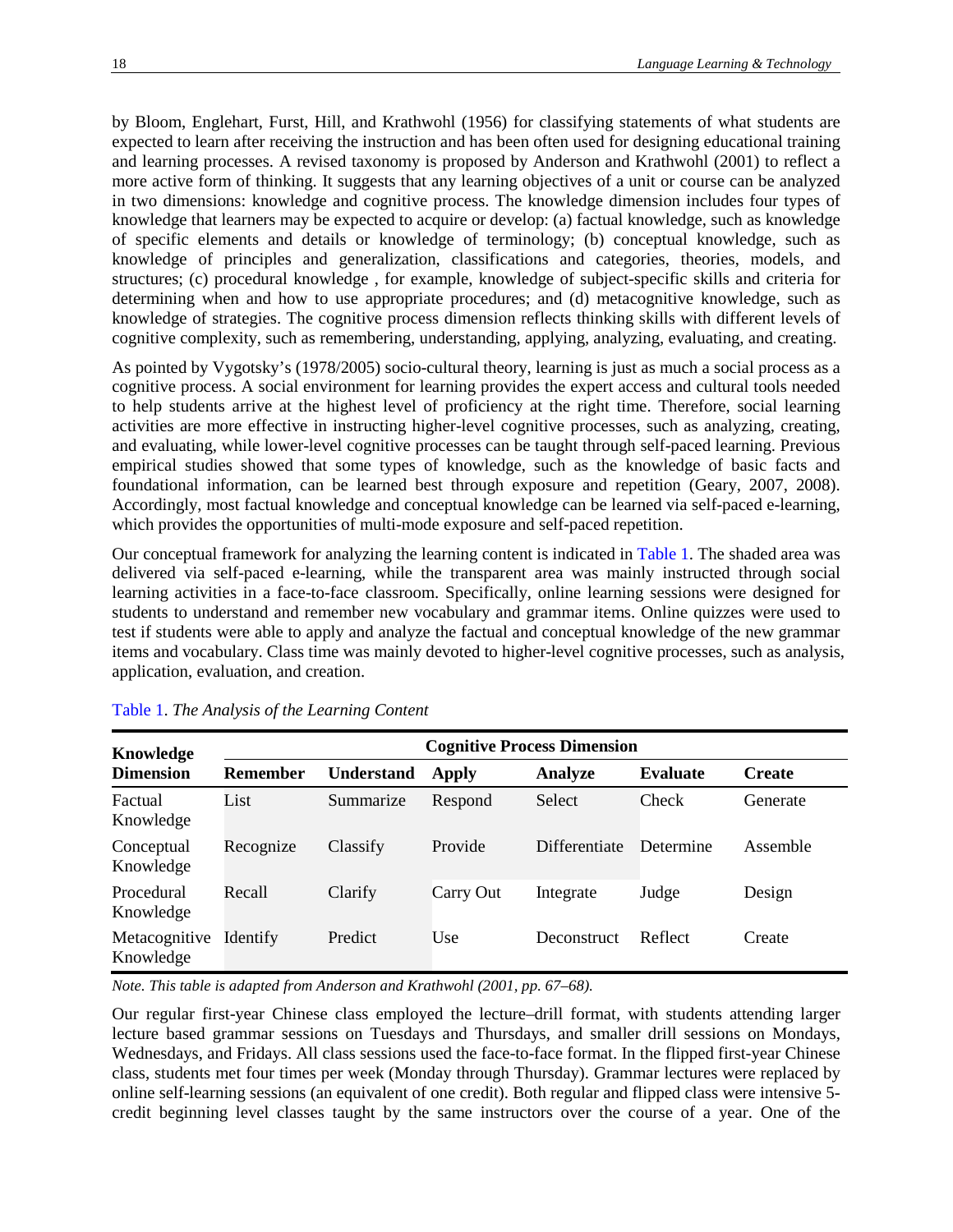p

instructors was also one of the researchers of the article. Both classes used the identical teaching materials, except that in the lecture-based grammar sessions of the regular classes, the instructors improvised some examples based on the interactions with the students in class. Students enrolled in either class voluntarily according to their schedules.

<span id="page-3-0"></span>

<span id="page-3-1"></span>*[Figure 1](#page-3-0)*. The main tasks and activities of the flipped class*.*

The main tasks and activities of the flipped class are summarized in [Figure 1.](#page-3-1) Before each class, students were required to watch an online video clip created via Camtasia. Each video clip introduced students to the new vocabulary and grammar items of that class and was no longer than 10 minutes. The decision on the length of the video was made in light of research that has shown that "the novelty of any stimulus tends to wear off after about 10 minutes, and as a result, learners tend to check out after 10 minutes of exposure to new content" (Goodwin & Miller, 2013, p. 79). Videos for each lesson provided clear pronunciation of vocabulary and lucid explanation of grammar. Students posted their questions on an online discussion board and were encouraged to reply to each other's questions. When there was no response, the instructor stepped in to make sure that each question was well addressed. This time-saving practice eliminated the need for the instructor to email each individual student to answer his or her questions. It also increased the interaction between students and fostered social learning among them.

|                    | 1. Mingtiän wömen yào xué yikè . (We will study Lesson One tomorrow.)       |
|--------------------|-----------------------------------------------------------------------------|
| Answer:            | <b>Submit Answer</b>                                                        |
|                    | 2. Tā xiēzi xiē ____ hēnhão. (He writes characters well.)                   |
| Answer:            | <b>Submit Answer</b>                                                        |
|                    | 3. Zhè gè diànyīng tài yǒuyìsī ______ ! (This movie is really interesting!) |
| Answer:            | Submit Answer                                                               |
|                    | 4. Wǒ jiāo nǐ _______ tiàowǔ . (I will teach you how to dance.)             |
| Answer:            | <b>Submit Answer</b>                                                        |
| 5. Wǒ xiàwū wūdiǎn | chi wänfän le. (I had dinner as early as 5:00 p.m)                          |
| Answer:            | <b>Submit Answer</b>                                                        |
|                    |                                                                             |
|                    | 6. Wǒ jintiān máng. (I am a little bit busy today.)                         |
| Answer:            | <b>Submit Answer</b> .                                                      |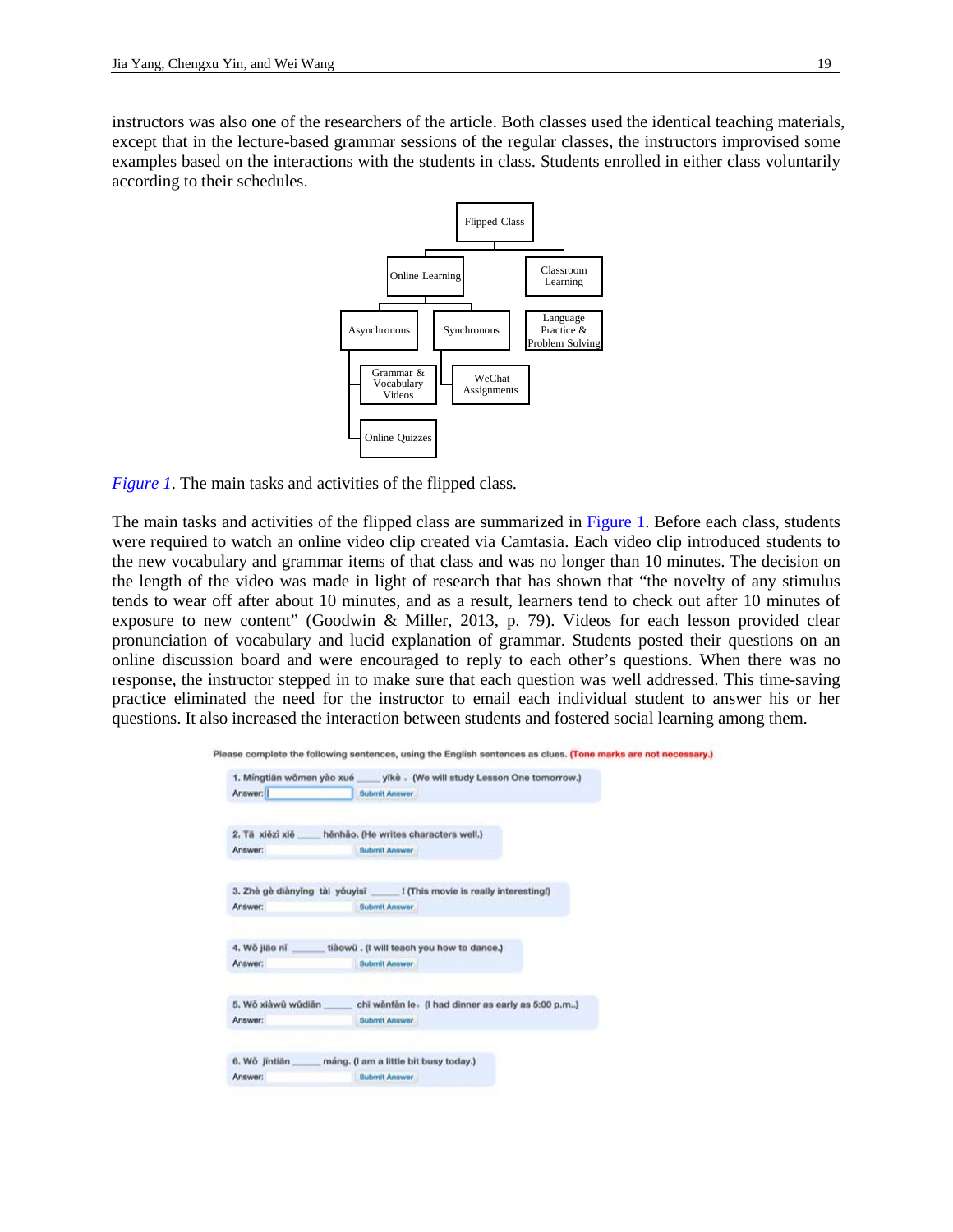*Figure 2.* An online quiz to test students' understanding of the new grammar items.

After watching each of the video clips, students were required to complete an online quiz (see Figure 2) to test their understanding of the content of the video clip. The quizzes were delivered through the course management system, Sakai; the scores counted as 5% of the final grade. Students were notified of their grades right after submitting their answers. WeChat, a mobile messaging app, was employed to foster the after-class learning. At least once a week, students chatted with the instructor via WeChat's audio messaging feature at a designated time slot outside of class. Students engaged in a dialog with the instructor based on a given scenario or topic related to the course content. Instant feedback was provided by the instructor via audio messaging in each chatting session, lasting 5–10 minutes.

# **Data Collection**

To examine the effects of the flipped approach on students' learning of Chinese as a foreign language, we collected data from students in both traditional and flipped classes with regard to the following: (a) final exams and oral tests, (b) students' perceptions of the flipped learning experience, and (c) in-class observations by the instructors. The data were used in researching whether there were any statistical differences in learning outcomes and student satisfaction between the flipped class and the traditional class. There were a total of 17 students involved in the fall semester of 2015, with eight in the flipped class and nine in the traditional class. Right before the semester started, all students took a Chinese placement test with both written and oral exams, as well as the Oxford Language Aptitude Test. The written exam of the placement test consists of three parts: grammar, reading, and composition. The oral exam required students to answer a number of questions initiated by the instructor to assess their oral language ability. The Oxford Language Aptitude Test was used to assess students' ability to analyze how languages work, as the outcome of this test is not affected by students' prior knowledge of any particular language (Langslow, 1996). A two-tailed independent *t*-test was conducted to determine whether there were differences between students from the two classes in their scores of each section of the placement test (grammar, reading, composition, and oral exam) and the Oxford Language Aptitude Test. The mean scores of placement test and the Oxford Language Aptitude test from the two classes are shown in Table 2. There were no significant differences between the two groups of students in their scores of grammar  $(t =$ -1.81,  $p = .09$ ), reading ( $t = -0.93$ ,  $p = .37$ ), composition ( $t = -0.52$ ,  $p = .61$ ) and oral exam ( $t = -0.62$ ,  $p = .61$ )  $=$  .54). The results of the Oxford Language Aptitude Test also did not show significant differences ( $t =$  $-0.29$ ,  $p = .78$ ) in students' language learning aptitude.

| <b>Placement Test</b> |       |       |                                              |       | The Oxford           |  |  |
|-----------------------|-------|-------|----------------------------------------------|-------|----------------------|--|--|
|                       |       |       | <b>Grammar</b> Reading Composition Oral Exam |       | <b>Aptitude Test</b> |  |  |
| Traditional           | 19.22 | 15.33 | 15.00                                        | 16.67 | 25.89                |  |  |
| Flipped               | 24.38 | 18.50 | 15.75                                        | 17.25 | 27.13                |  |  |

Table 2. *Mean Scores for the Placement Test and the Oxford Aptitude Test*

Students also completed a background questionnaire. The background questionnaire gathered information on students' demographics such as their age, major, native language, and exposure to other languages, as well as information concerning their previous e-learning experience and computer use (especially with regard to the ratio of their work and recreational time on the computer). The backgrounds of students in the two classes turned out to be quite similar. All the participants were native English speakers. Eight out of the nine in the traditional class were freshmen; one was a sophomore. Seven out of the eight in the flipped class were freshman; one was a sophomore. The students were similar in terms of experience and comfort with technology and access to computers. The average amount of time students spent on computer per day was also similar: 4.6 hours for those in the flipped class and 4.3 hours in the traditional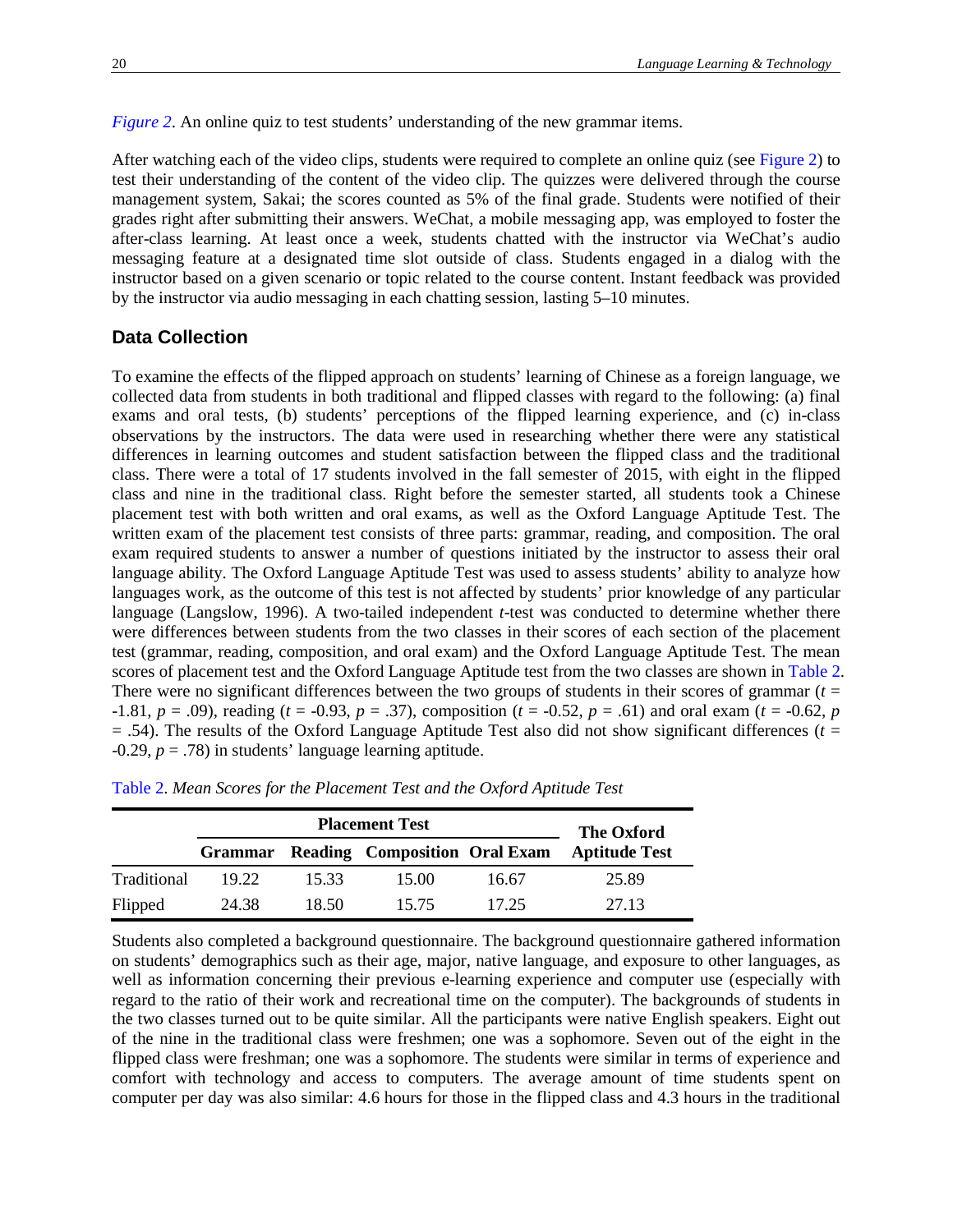class. Those in the traditional class used about 63% of their computer time for school work and jobrelated activities while those in the flipped class spent around 68% of their computer time for the same purpose. None of the students had experience with flipped learning before.

At the end of the first semester, students in both classes took identical written final exams and oral tests. The final exam included listening, reading, and writing sections to measure their learning in the target language. The listening section was composed of 10 multiple-choice questions based on one passage and one dialogue. The reading section contained two passages, and each passage had 5 multiple-choice questions. The writing section required students to write a paragraph using given grammar structures with at least 70 Chinese characters. In the oral test, students answered the questions initiated by the instructor to test their uses of the instructed grammar items.

All tests were re-graded for the purposes of this study so that the same criteria were used for all scorings. Two Chinese instructors who had more than 5 years of teaching experiences and who did not know about the purpose of the study graded the writings produced by the students following a rubric measuring content, organization, use of transitions, syntactic complexity and variety, grammatical accuracy, and character errors. The inter-rater reliability of their grading was .98. The two instructors also graded the recorded oral tests based a rubric measuring comprehensibility, fluency, vocabulary usage, syntax and grammar, and pronunciation, and reached an inter-rater reliability of .99. Scores of both the final exam and the oral test were used to compare the learning outcomes of students in the two classes. A questionnaire was distributed at the end of the semester to solicit information from students about their perceptions of the learning experience. Results of the questionnaire and instructors' class observations were mainly used to gauge student satisfaction levels.

# **Results**

#### **Students' Test Results**

<span id="page-5-1"></span>We compared students' mean test scores for each of the four skills: listening, speaking, writing, and reading. We also compared the breakdowns of the writing scores and the speaking scores according to their respective grading rubrics. The statistical descriptions of the test scores for the four skills are summarized in [Table 3.](#page-5-0) Students in the flipped class received higher mean scores in speaking, writing, and reading than their counterparts in the traditional class did. Due to the small sample size and nonnormal distribution of most of the data from the two classes, Mann-Whitney *U* tests (a non-parametric method) were adopted to make further comparisons. The test results showed a significant difference ( $U =$ 18.50,  $p = .048$ ) between the speaking test scores of the two groups, while no significant differences were found in the reading and writing test scores of the two groups.

| Variable  | Group       | N | $\boldsymbol{M}$ | SD     | SEM  |
|-----------|-------------|---|------------------|--------|------|
| Listening | Traditional | 9 | 23.66            | 2.18   | 0.73 |
|           | Flipped     | 8 | 23.50            | 2.51   | 0.89 |
| Speaking  | Traditional | 9 | 46.18            | 3.05   | 1.02 |
|           | Flipped     | 8 | 48.54            | 0.86   | 0.30 |
| Writing   | Traditional | 9 | 25.15            | 2.24   | 0.75 |
|           | Flipped     | 8 | 26.64            | 0.95   | 0.34 |
| Reading   | Traditional | 9 | 19.78            | 0.67   | 0.22 |
|           | Flipped     | 8 | 20.00            | (0.00) | 0.00 |

<span id="page-5-0"></span>[Table](#page-5-1) 3. *Statistical Description of the Test Scores for Listing, Speaking, Writing, and Reading*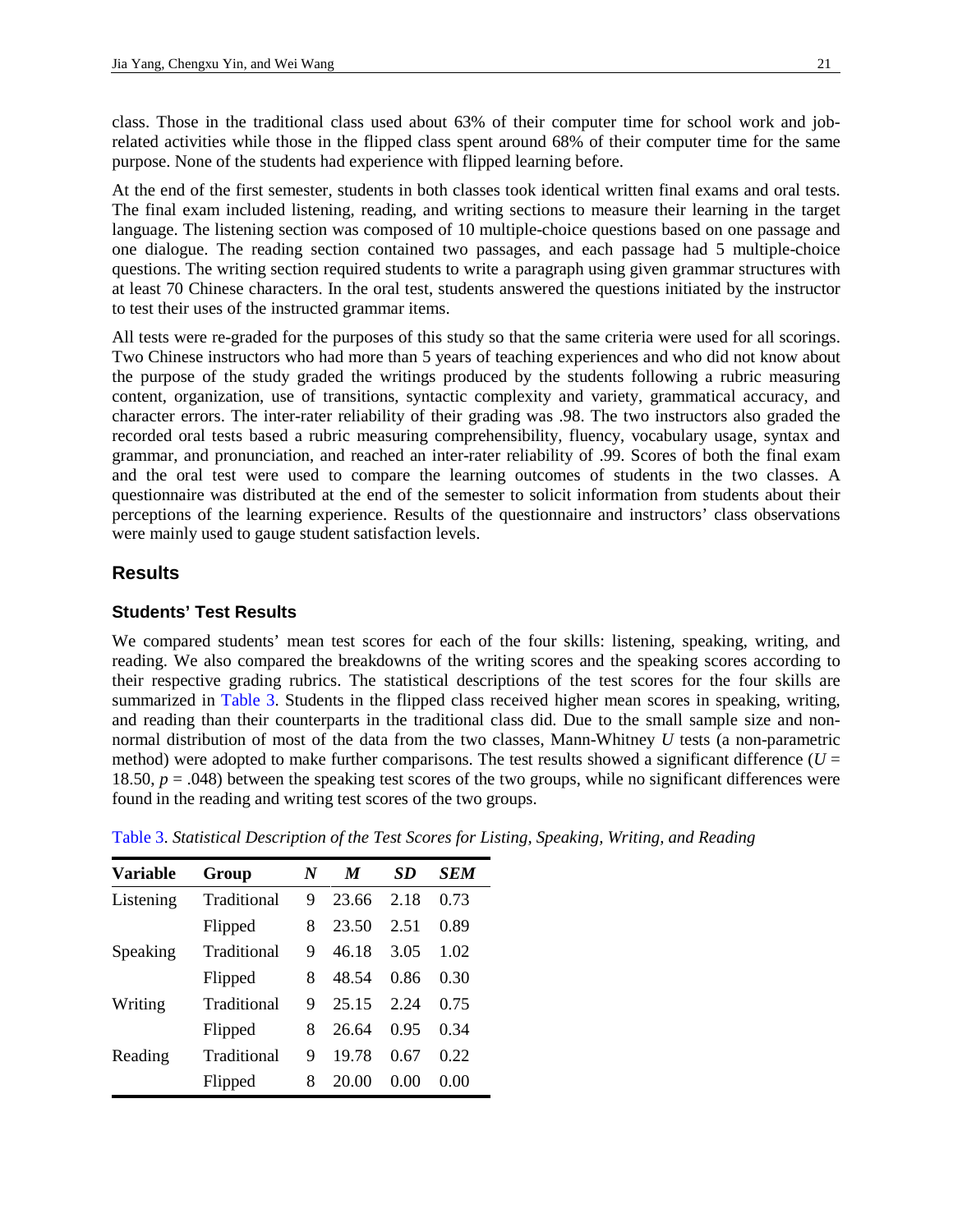Mann-Whitney *U* tests were also conducted to further analyze whether the students in the two classes performed differently in terms of the six rubric categories for speaking (see Table 4). A significant difference was found in the scores of speech comprehensibility between the two classes ( $U = 16.00$ ,  $p$ )  $= .02$ ). The flipped class (*Mdn*  $= 10.00$ , mean rank  $= 11.50$ ) performed better in speech comprehensibility than the traditional class ( $Mdn = 8.95$ , mean rank = 6.78). The overall results suggest that students in the flipped class outperformed those in the traditional class in speech comprehensibility, though there were no significant differences in the scores of other five speaking rubric categories.

| <b>Variable</b>   | Group       | $\boldsymbol{N}$ | M    | SD   | <b>SEM</b> |
|-------------------|-------------|------------------|------|------|------------|
| Comprehensibility | Traditional | 9                | 8.91 | 0.79 | 0.26       |
|                   | Flipped     | 8                | 9.69 | 0.62 | 0.22       |
| Fluency           | Traditional | 9                | 9.38 | 0.56 | 0.19       |
|                   | Flipped     | 8                | 9.83 | 0.14 | 0.05       |
| Vocabulary        | Traditional | 9                | 9.63 | 0.58 | 0.19       |
|                   | Flipped     | 8                | 9.94 | 0.16 | 0.06       |
| Syntax            | Traditional | 9                | 9.22 | 0.86 | 0.29       |
|                   | Flipped     | 8                | 9.69 | 0.29 | 0.10       |
| Pronunciation     | Traditional | 9                | 9.03 | 0.55 | 0.18       |
|                   | Flipped     | 8                | 9.39 | 0.31 | 0.11       |

Table 4. *Statistical Description of the Test Scores for Each of the Speaking Rubric Categories*

<span id="page-6-1"></span>Similarly, Mann-Whitney *U* tests were carried out to further test whether participants in the two classes performed differently in terms of the six writing rubric categories (see [Table 5\)](#page-6-0). The results showed that there was a significant difference ( $U = 16.00$ ,  $p = .02$ ) between the two groups in the scores of syntactic complexity and variety. The flipped class ( $Mdn = 4.45$ ; mean rank = 11.50) scored higher on syntactic complexity and variety than the traditional class  $(Mdn = 4.00)$ ; mean rank = 6.78). This suggests that flipped class students performed significantly better than the students in the traditional class in generating complex and various sentences. However, no significant differences were found between the two groups in the scores of other five writing rubric categories.

| <b>Variable</b>             | Group       | $\boldsymbol{N}$ | M    | <b>SD</b> | <b>SEM</b> |
|-----------------------------|-------------|------------------|------|-----------|------------|
| Content                     | Traditional | 9                | 4.57 | 0.30      | 0.01       |
|                             | Flipped     | 8                | 4.53 | 0.37      | 0.13       |
| Organization                | Traditional | 9                | 4.24 | 0.41      | 0.14       |
|                             | Flipped     | 8                | 4.59 | 0.14      | 0.05       |
| Transition                  | Traditional | 9                | 4.03 | 0.39      | 0.13       |
|                             | Flipped     | 8                | 4.24 | 0.28      | 0.10       |
| <b>Syntactic Complexity</b> | Traditional | 9                | 4.15 | 0.30      | 0.10       |
| and Variety                 | Flipped     | 8                | 4.48 | 0.12      | 0.04       |
| Accuracy                    | Traditional | 9                | 4.02 | 0.77      | 0.26       |
|                             | Flipped     | 8                | 4.49 | 0.41      | 0.15       |
| Characters                  | Traditional | 9                | 4.14 | 0.68      | 0.23       |

<span id="page-6-0"></span>[Table 5.](#page-6-1) *Statistical Description of the Test Scores for Each of the Writing Rubric Categories*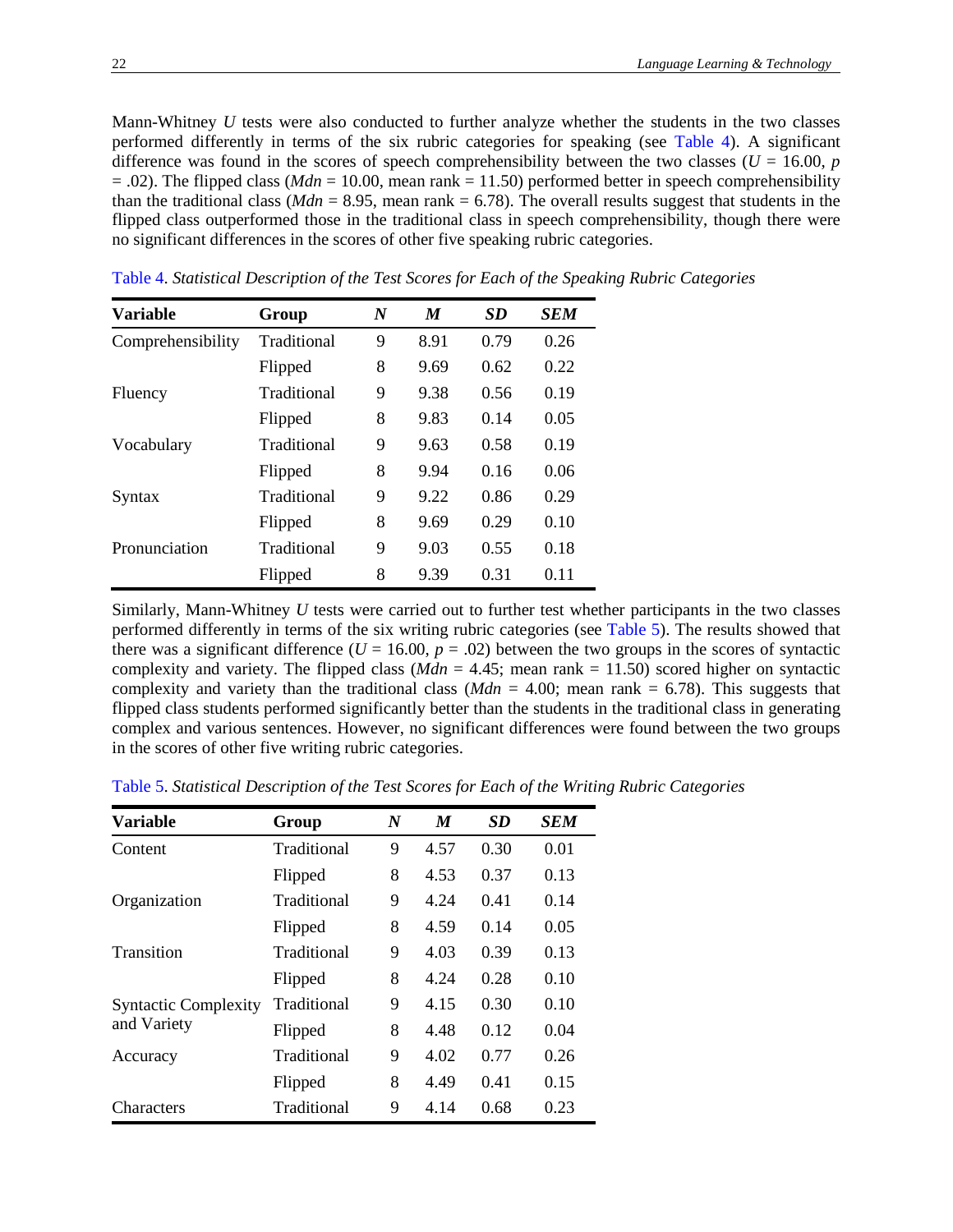<span id="page-7-1"></span>

#### **Students' Satisfaction with the Course**

Students' satisfaction with the course was measured at the end of the semester with a questionnaire that contained twelve items: course clarity, meeting of expectations, course organization, out-of-class working time, amount of practice in class, interactions in class, students' self-directedness, feedback received, effectiveness of the instruction, stimulation of students' interests, creation of a supporting learning environment, and willingness to recommend the course to other students. The questionnaire used a 5 point Likert scale, ranging from 1 (Strongly Disagree) to 5 (Strongly Agree). As shown in [Figure 3,](#page-7-0) on average, the flipped class students rated three items relatively higher than the traditional class students: the amount of practice in class, the level of the self-directedness, and their stimulation of interest in the subject. They also had slightly higher mean ratings on the items of course clarity, feedback, and willingness to recommend the course. To determine if there were statistical differences between the two classes' satisfactions, Mann-Whitney *U* tests were conducted, again due to the small sample size and the non-normal distribution of the data. No significant differences were found between the two groups in terms of their ratings on any of the twelve items in the questionnaire.



<span id="page-7-0"></span>*[Figure 3](#page-7-1)*. The average ratings on the items of the course satisfaction questionnaire.

## **Discussion**

The flipped learning approach is predicated on the premise that active learning in the classroom can be enhanced by shifting lower-level cognitive processes (e.g., understanding and remembering) to self-paced online learning, while class time can be devoted to higher-level cognitive process, such as application, analysis, evaluation, and creation. The validity of this premise is confirmed by our study: students in the flipped class outperformed those in the traditional class students in speaking, since more time was devoted to meaningful interactions in class.

Classroom observations and the end-of-the-semester questionnaire results also indicate that the flipped learning approach increased students' engagement. On the questionnaire, they gave higher average ratings than those in the traditional class on three aspects of their learning experience: level of required selfdirectedness, the amount of practice in class, and the stimulation of interests in the subject. Instructors of the two classes also reported that students in the flipped class were better prepared for classroom practice. Students' comments from the flipped class in the course evaluation further confirmed their sense of ownership of the learning process and their appreciation of the flexible and individually-paced learning:

*I can review or preview lessons as often as I want. The videos are always posted so I can use them to*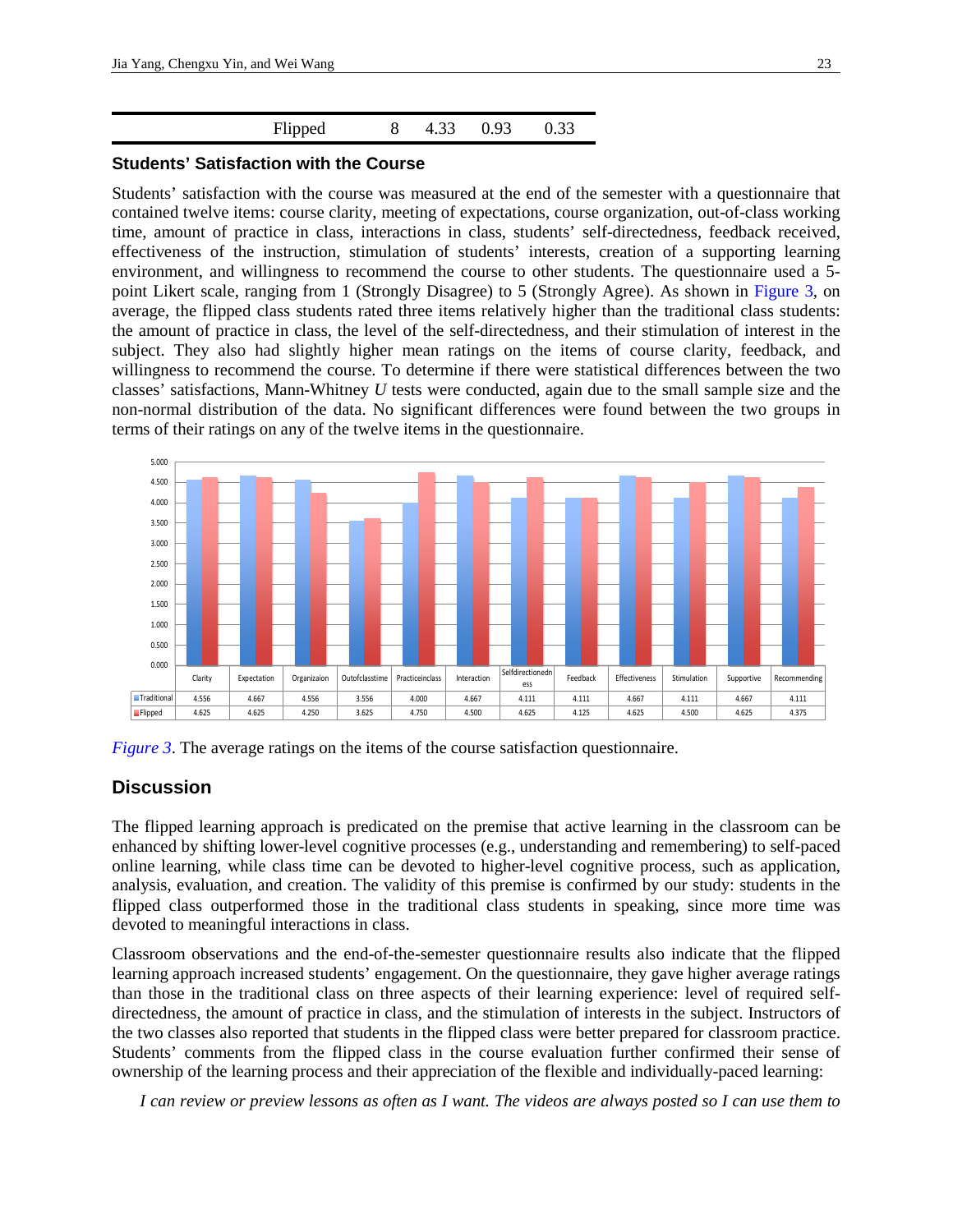#### *refer back to.*

*I enjoy not having class 5 days a week and the flexibility of this class.*

*It is nice to be able to watch a video and then prove you understand concepts. The concepts are presented very well. I understand material very well after watching the videos usually.*

In implementing the flipped learning approach, we also faced a set of distinct challenges and learned valuable lessons. First, the flipped language class may not be a good fit for all, as different students have different learning styles. Expectations regarding the amount of time needed for out-of-class activities need to be conveyed to and understood clearly by students. A screening process is desirable, so as to admit students who are self-motivated and who are good at time management and self-regulated learning. To help cultivate the sense of responsibility on the part of the students outside of the face-to-face contact time, training sessions on good study habits may be necessary at the beginning of the course.

Second, in designing the course, one should have a general sense of the kind of problems students might encounter when engaging with online learning content, though some problems are hard to predict at the design phase. Additional time and technological support might be required for instructors to solve all kinds of unexpected problems during teaching.

Third, with valuable classroom hours freed up from the explanations of grammar, instructors faced the challenge of restructuring their teaching plans so as to use the classroom time most effectively and productively. There was a need to rework existing resources to integrate seamlessly the online learning content with the classroom instruction.

Lastly, mechanisms should be set up to monitor students' learning outside of class. The flipped learning approach is most effective when all students complete the online study session before class. A single unprepared student could significantly slow down the class pace. Although the length of time students stayed at the designated website and the frequency of their visits could be tracked, we could not know for sure that they were always doing what they are supposed to do during those times. Our online quizzes were designed to ensure that students completed the online learning session beforehand. Those quizzes functioned as a low-stake, formative assessment to help students determine if they had understood the concepts introduced in the online video and to facilitate the delivery of feedback on their understanding. However, those quizzes tended to be rigid in that there could be only one answer to a given question, though in real life, the same meaning or message could have been conveyed in different ways. Therefore, convergent questions worked better than divergent questions for those quizzes.

## **Conclusion**

Our study, though rather limited in scope, is meant to stimulate discussion of flipped learning in foreign languages generally and in Chinese particularly. In the future, data from a wider range of courses at different levels will provide fruitful ground to explore a variety of issues, such as the seamless integration of classroom activities with online learning sessions and ways to foster individual students' self-learning ability for better adaptation to the flipped learning approach. Research on these issues will help us continue to adjust to various challenges of using the flipped approach in the field of foreign language instruction.

### **References**

- Anderson, L. W., & Krathwohl, D. R. (Eds.). (2001). *A taxonomy for learning, teaching, and assessing: A revision of Bloom's taxonomy of educational objectives*. New York, NY: Longman.
- Bloom, B. S., Englehart, M. Furst, E., Hill, W., & Krathwohl, D. (1956). The problems of classifying educational objectives and test exercises. In B. S. Bloom (Ed.), *Taxonomy of educational objectives, Handbook I: Cognitive domain* (pp. 44–60). Boston, MA: Addison-Wesley Longman.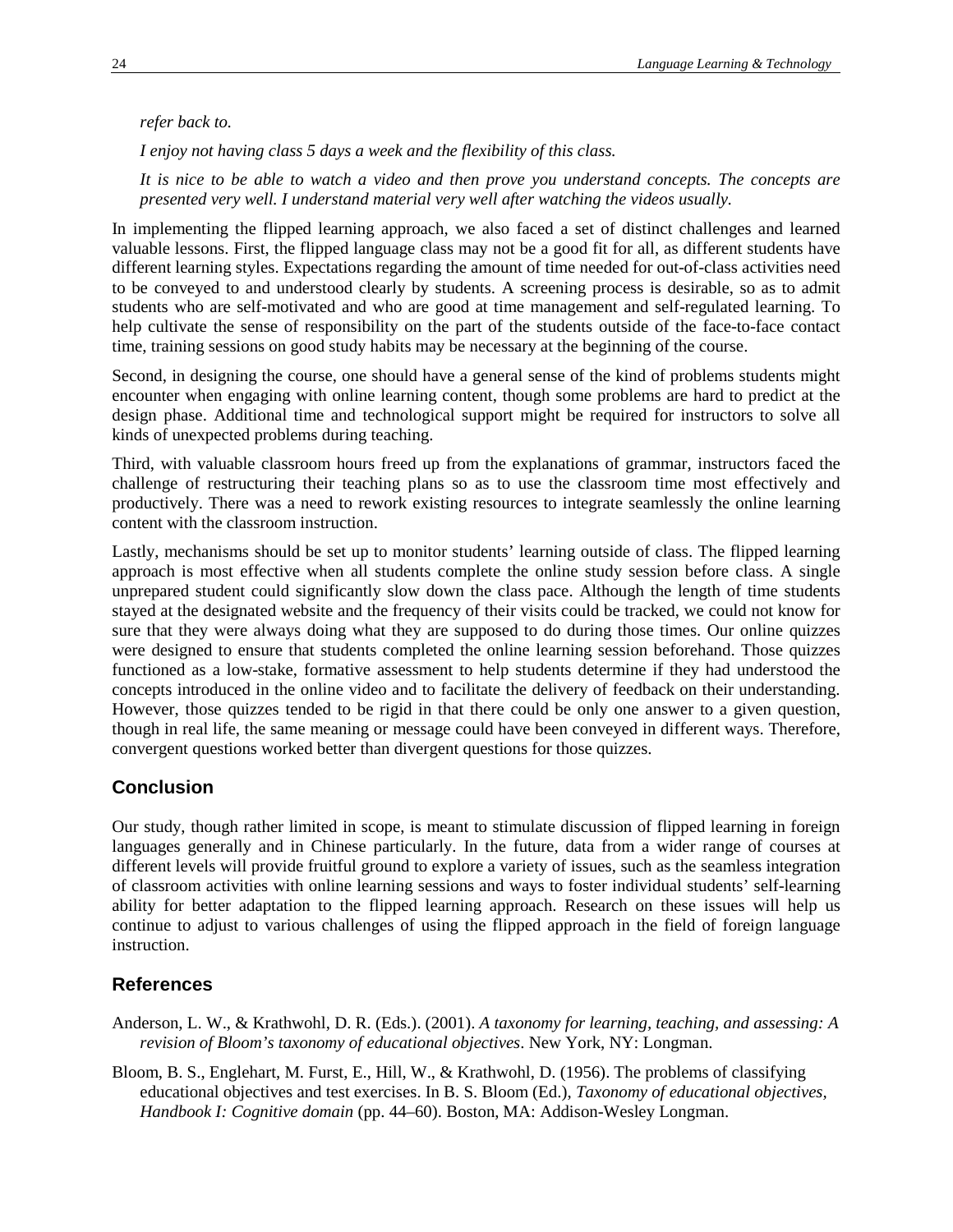- Butts, A. (2014). Student views on the use of a flipped classroom approach: Evidence from Australia. *Business Education & Accreditation*, *6*(1), 33–43.
- Chen Hsieh, J. S., Wu, W. C. V., & Marek, M. W. (2016). Using the flipped classroom to enhance EFL learning. *Computer Assisted Language Learning*, *30*(1–2), 1-21.
- Critz, C., & Wright, D. (2013). Using the flipped classroom in graduate nursing education. *Nurse Educator*, 38(5), 210–213.
- Davies, R., Dean, D., & Ball, N. (2013). Flipping the classroom and instructional technology integration in a college-level information systems spreadsheet course. *Education Technical Research Development*, *61*, 563–580.
- EDUCAUSE. (2012). 7 *Things you should know about flipped classrooms*. Retrieved from [https://library.educause.edu/~/media/files/library/2012/2/eli7081-pdf.pdf](https://library.educause.edu/%7E/media/files/library/2012/2/eli7081-pdf.pdf)
- Ferreri, S. F., & O'Connor, S. K. (2013). Instructional design and assessment: Redesign of a large lecture course into a small-group learning course. *American Journal of Pharmaceutical Education*, *77*(1), 1– 9.
- Flipped Learning Network. (2014). *The four pillars of F-L-I-P*. Retrieved from <http://flippedlearning.org/definition-of-flipped-learning/>
- Geary, D. C. (2007). Educating the evolved mind: Conceptual foundations for an evolutionary educational psychology. In J. S. Carlson & J. R. Levin (Eds.), *Educating the evolved mind* (Vol. 2, pp. 1–99). Greenwich, CT: Information Age.
- Geary, D. C. (2008). An evolutionarily informed education science. *Educational Psychologist*, 43, 179– 195.
- Goodwin, B., & Miller, K. (2013). Research says evidence on flipped classrooms is still coming in. *Educational Leadership*, 70(6), 78–80.
- Haladyna, T., Downing, S., & Rodriguez, M. (2002). A review of multiple-choice item writing guidelines for classroom assessment. *Applied Measurement in Education*, *15*, 309–334.
- Hao, Y. (2016). Exploring undergraduates' perspectives and flipped learning readiness in their flipped classrooms. *Computers in Human Behavior*, *59*, 82–92.
- Hung, H. (2015). Flipping the classroom for English language learners to foster active learning. *Computer Assisted Language Learning*, *28*(1), 81–96.
- Krathwohl, D. R. (2002). A revision of Bloom's taxonomy: An overview. *Theory into Practice*, *41*(4), 212–218.
- Langslow, D. R. (1996). Notes on some aims and assumptions of classical language courses at University Oxford Language Aptitude Test. In S. J. Deacy (Ed.), *Bulletin of the council of university classical department* (Vol. 25, pp. 3–9). London, UK: Roehampton University.
- Mason, G., Shuman, T., & Cook, K. (2013). Comparing the effectiveness of an inverted classroom to a traditional classroom in an upper-division engineering course. *IEEE Transactions on Education*, *56*(4), 430–435.
- McLaughlin, J., LaToya, G., Esserman, D., Davidson, C., Glatt, D., Roth, M., Gharkholonarehe, N., & Mumper, R. (2013). Instructional design and assessment: Pharmacy student engagement, performance, and perception in a flipped satellite classroom. *American Journal of Pharmaceutical Education*, *77*(9), 1–8.
- Missildine, K., Fountain, R., Summers, L., & Gosselin, K. (2013). Flipping the classroom to improve student performance and satisfaction. *Journal of Nursing Education*, 52(10), 597–599.